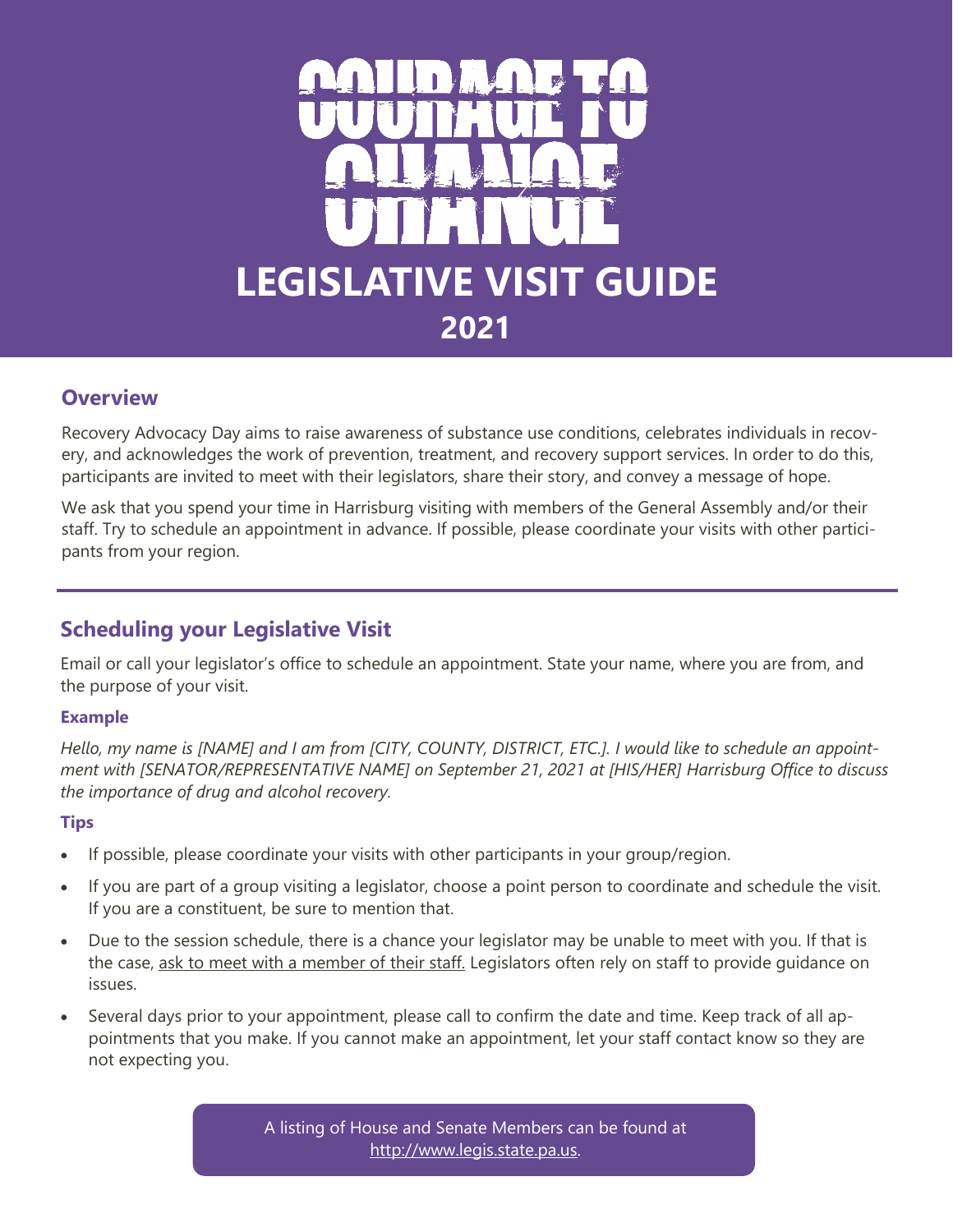# **Preparing for a Successful Visit**

A typical visit will last between 5 and 10 minutes. Please remember that Recovery Advocacy Day is a day to share stories of hope and to make the point that recovery is possible. Introduce yourself and/or your group, state where you are from, and if you are a constituent. Carry a message of hope and recovery, be short and to the point, and thank your legislator/legislative staff before you leave.

### **Example**

*Hello, I am/We are [NAME] and I am a person/family member in recovery. For me that means [ADD INFORMATION HERE]. [I am/ We are] here today to let you know that recovery is a reality. Because of my recovery, I am/we are able to contribute to society by [ADD INFOR-MATION HERE]. I/We want to thank you for your time.* 

## **Tips**

- Research the location of your legislator's office ahead of time. Some offices are located in the Main Capitol while others are located in the East Wing. Please see the attached map for additional information.
- Please dress appropriately. Business attire is encouraged but not required. Don't let your appearance detract from your message or credibility.
- If you have a specific time scheduled for a visit, arrive on time. Allow extra time to go through security upon entering the capitol and for locating your elected official's office.
- Have an idea of what you are going to say in advance.
- If you are part of a group meet ahead of time so everyone is on the same page. You may appoint someone to speak for the group or you may take turns on talking points. For large groups, everyone may not get an opportunity to speak but you can follow-up after your visit.

If you have any questions, please contact us at [recoveryadvocacy@gmail.com](mailto:recoveryadvocacy@gmail.com)



# **Talking Points**

### **Introduce yourself.**

Mention that you are participating in Recovery Advocacy Day and provide a brief overview of the event, such as: *Recovery Advocacy Day aims to raise awareness of substance use conditions; celebrates individuals and families in recovery; and acknowledges the work of prevention, treatment, and recovery support services.*

### **Share your story.**

How long have you been in recovery? How did you get there? Remember to be brief and to focus on recovery instead of the substance use disoder. What has recovery done for you? Are you employed? Do you have a family? Are you a volunteer? Do you vote? What positive impact has recovery had on your life and the life of others?

### **Make a local connection.**

If you choose to discuss local efforts, consider the following: Are you involved with any local recovery groups? What do they do? Be sure to mention any past, present, or future events and projects. What positive impact have these groups, or their events/projects had on the local community? Invite your elected official to visit a local project or event.

### **Offer to be a resource.**

Elected officials and their staff usually are not experts in all areas and often turn to trusted outside experts. Let them know that you are willing to answer any questions they may have. If you have business cards, feel free to leave one or two behind.

### **Be truthful.**

Staff constantly turn to outside individuals for advice and assistance on important policy issues. If you don't know the answer to a question, tell the person you will find out and get back to them.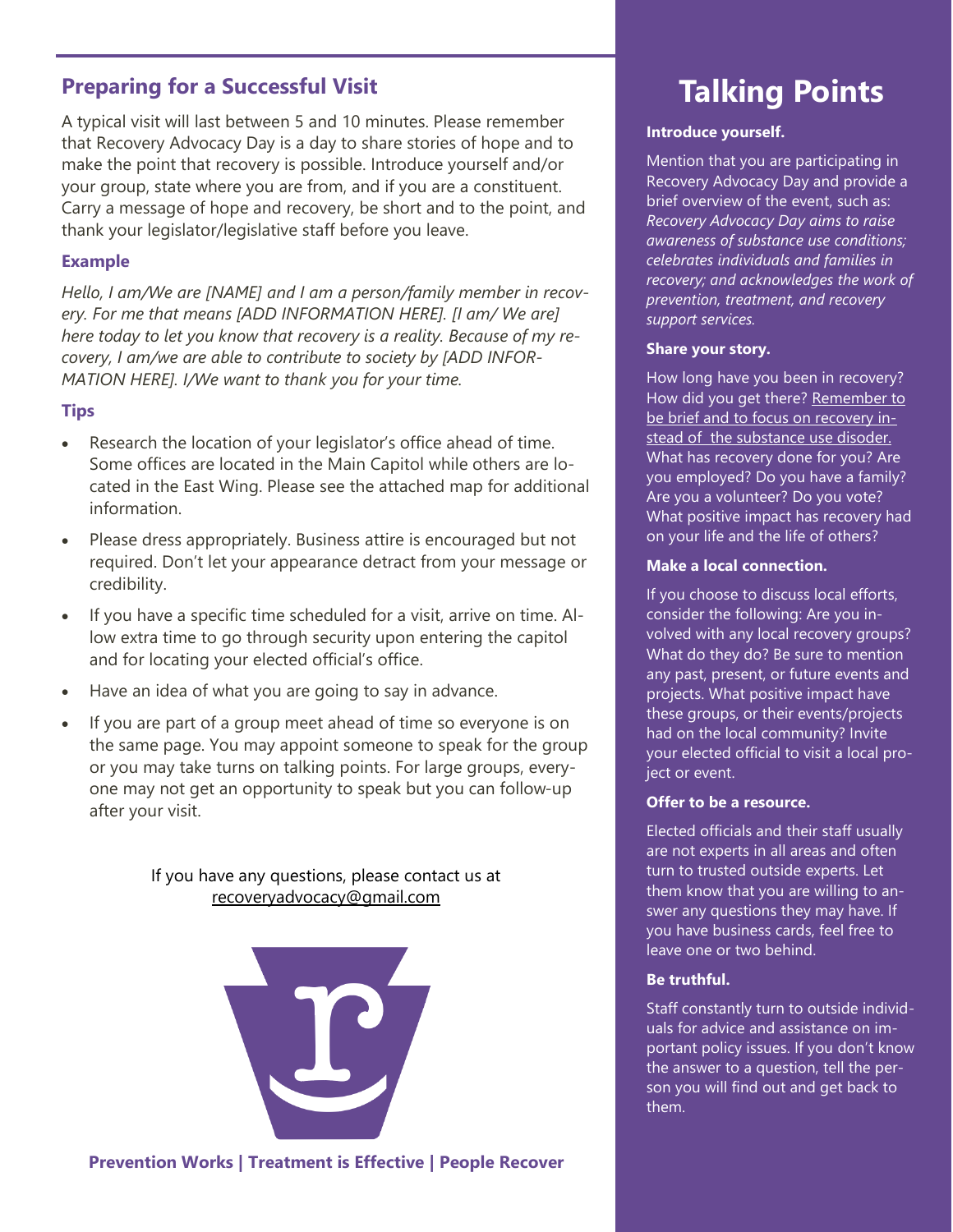